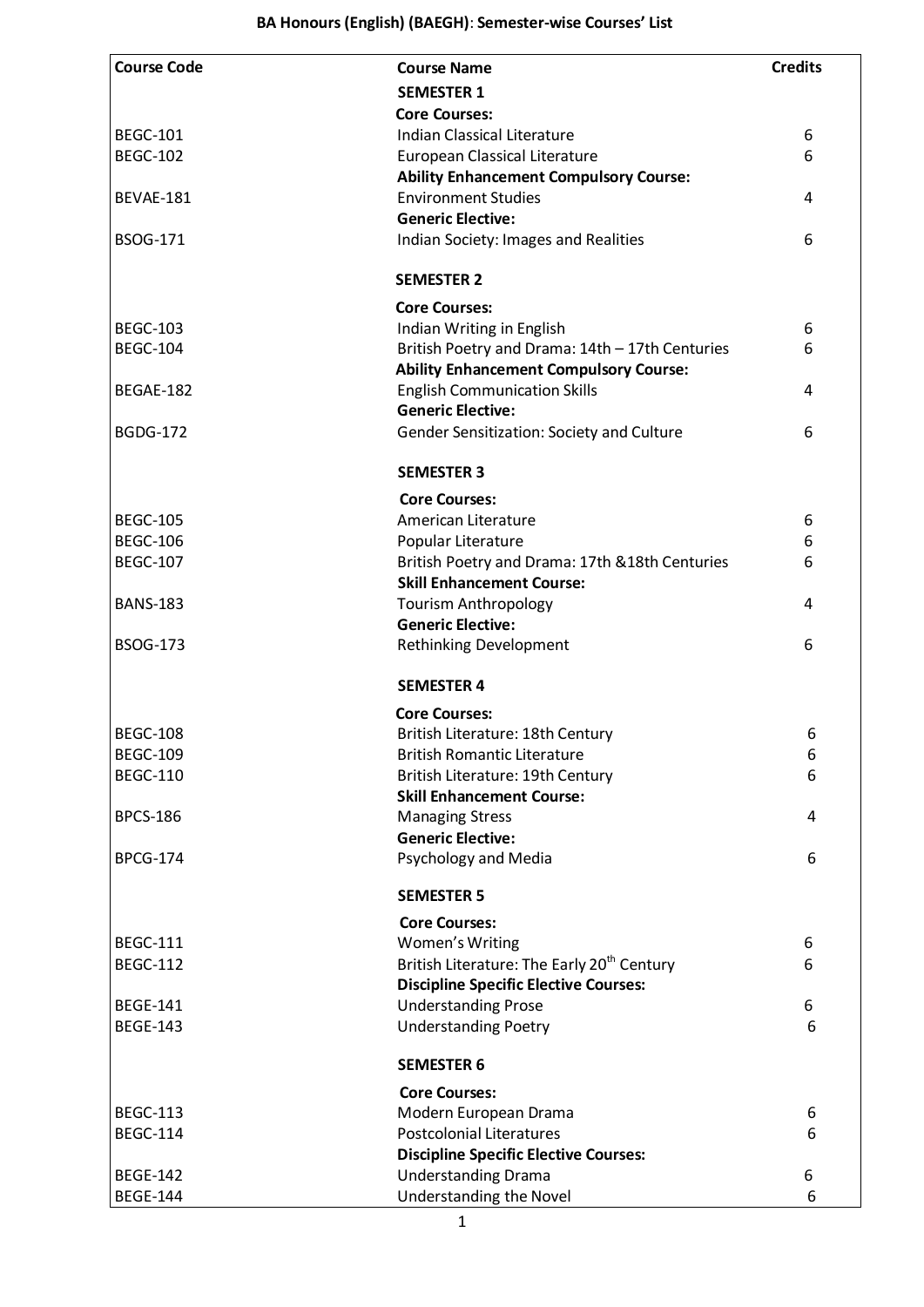

## **SYLLABI OF COURSES ACROSS SEMESTERS Bachelor's Honours Degree Programme (English) BAEGH**

# **1 st SEMESTER**

## **BEGC 101: INDIAN CLASSICAL LITERATURE**

## **BLOCK 1: KALIDASA:** *ABHIJNANA SHAKUNTALA*

Unit 1: Indian Aesthetics: An Introduction Unit 2: Kalidasa: An Overview Unit 3: *Abhijnana Shakuntala*: Textual Analysis Unit 4: *Abhijnana Shakuntala*: Character Analysis & Critical Perspectives

### **BLOCK 2: VYAS:** *MAHABHARATA*

Unit 1: The *Mahabharata*: An Overview Unit 2: *The Dicing from the Book of the Assembly Hall* Unit 3: *The Sequel to the Dicing*: A Reading Unit 4: *The Temptation of Karna from the Udyog Parva*

### **BLOCK 3: SUDRAKA:** *MRICHCHHAKATIKA*

Unit 1: Sudrakha and His Play *Mrichchhakatika*: An Introduction Unit 2: *Mrichchhkatika*: Plot Structure & Analysis Unit 3: Thematic Concerns in Sudraka's *Mrichchhkatika*  Unit 4: *Mrichchhakatika*: Facets of Characterisation

## **BLOCK 4: ATIKAL ILANGO:** *CILAPPATIKARAN*

Unit 1: Sangam Literature: An Introduction Unit 2: *Cilappatikaran*: A Textual Analysis Unit 3: The Divine, the Human and the Immortalised Characters in *Cilappatikaran*  Unit 4: *Akam* and *Puram* Poetry in *Cilappatikaran*

## **BEGC-102: EUROPEAN CLASSICAL LITERATURE**

### **BLOCK 1: HOMER:** *THE ILIAD*

Unit 1: Approaching the *Iliad*, the Epic and the Homeric Tradition Unit 2: The Homeric Hero Unit 3: War in the Homeric Age: Honour Verus Horror Unit 4: Towards a Political Ethics: Moral Philosophy or Cultural Norms

### **BLOCK 2: SOPHOCLES:** *OEDIPUS REX*

Unit 1: Greek Theatre: Major Playwrights Unit 2: *Oedipus Rex*: Summary & Analysis Unit 3: *Oedipus Rex* & Aristotle's Three Unities Unit 4: *Oedipus Rex*: A Classical & A Modern Tragedy

### **BLOCK 3: PLAUTUS:** *POT OF GOLD*

Unit 1: Roman Comedy Unit 2: *Pot of Gold* - I Unit 3: *Pot of Gold* - II Unit 4: *Pot of Gold* – I: Critical Perspectives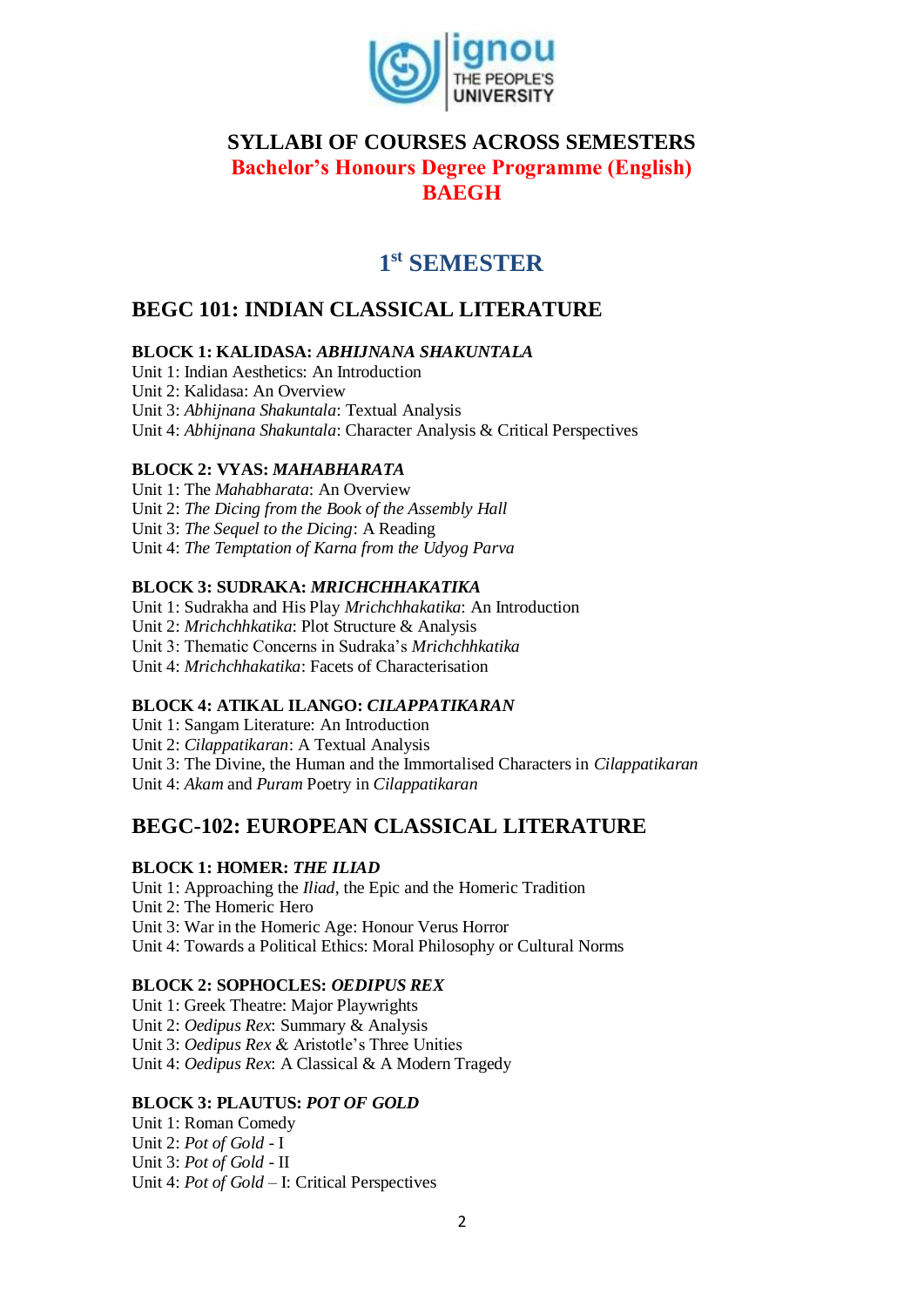#### **BLOCK 4: HORACE AND OVID**

Unit 1: Roman Literature: An Introduction Unit 2: Horace: Life & Works Unit 3: Horace: Textual Analysis of Satire 1:4 Unit 4: Ovid: Life, Literature, Works and *Bacchus* (Book III) Unit 5: *Pyramus and Thisbe* (Book IV) and *Philomela* (Book VI)

#### **Ability Enhancement Compulsory Course**

**BEVAE-181 Environment Studies Offered by School of Sciences**

#### **Generic Elective**

**BSOG-171 Indian Society: Images and Realities offered by School of Social Sciences**

# **2 nd SEMESTER**

## **BEGC-103: INDIAN WRITING IN ENGLISH**

#### **BLOCK 1: A TIGER FOR MALGUDI: R.K. Narayan**

Unit 1 The Indian English Novel Unit 2 *A Tiger For Malgudi*: Detailed Summary Unit 3 *A Tiger For Malgudi*: Analysis Unit 4 *A Tiger For Malgudi*: Style And Characterization

#### **BLOCK 2: THE BINDING VINE: Shashi Deshpande**

Unit 1 Introduction To The Novel Unit 2 *The Binding Vine*: Summary And Analysis Unit 3 *The Binding Vine*: Themes Unit 4 *The Binding Vine:* Characterization

#### **BLOCK 3: POETRY**

**Unit 1**  Sarojini Naidu: 'Palanquin Bearers' 'The Bird of Time' 'Bangle Sellers'

## **Unit 2**

Nissim Ezekiel: 'Night of the Scorpion' 'Enterprise'

**Unit 3** A.K.Ramanujan: 'Looking for a Cousin on a Swing' 'A River'

#### **Unit 4**

Kamala Das: 'My Grandmother's House' 'Blood'

#### **BLOCK 4: SHORT STORY**

Unit 1 Introduction To The Short Story Unit 2 "The Lost Child" By Mulk Raj Anand Unit 3 "The Other Woman" By Dina Mehta Unit 4 "Swimming Lessons" By Rohinton Mistry

## **BEGC-104: BRITISH POETRY AND DRAMA-14th–17th CENTURY**

#### **BLOCK 1: CHAUCER AND SPENSER**

Unit 1: Chaucer: Life and Works Unit 2: *The Wife of Bath's Prologue* Unit 3: Spenser: Life And Works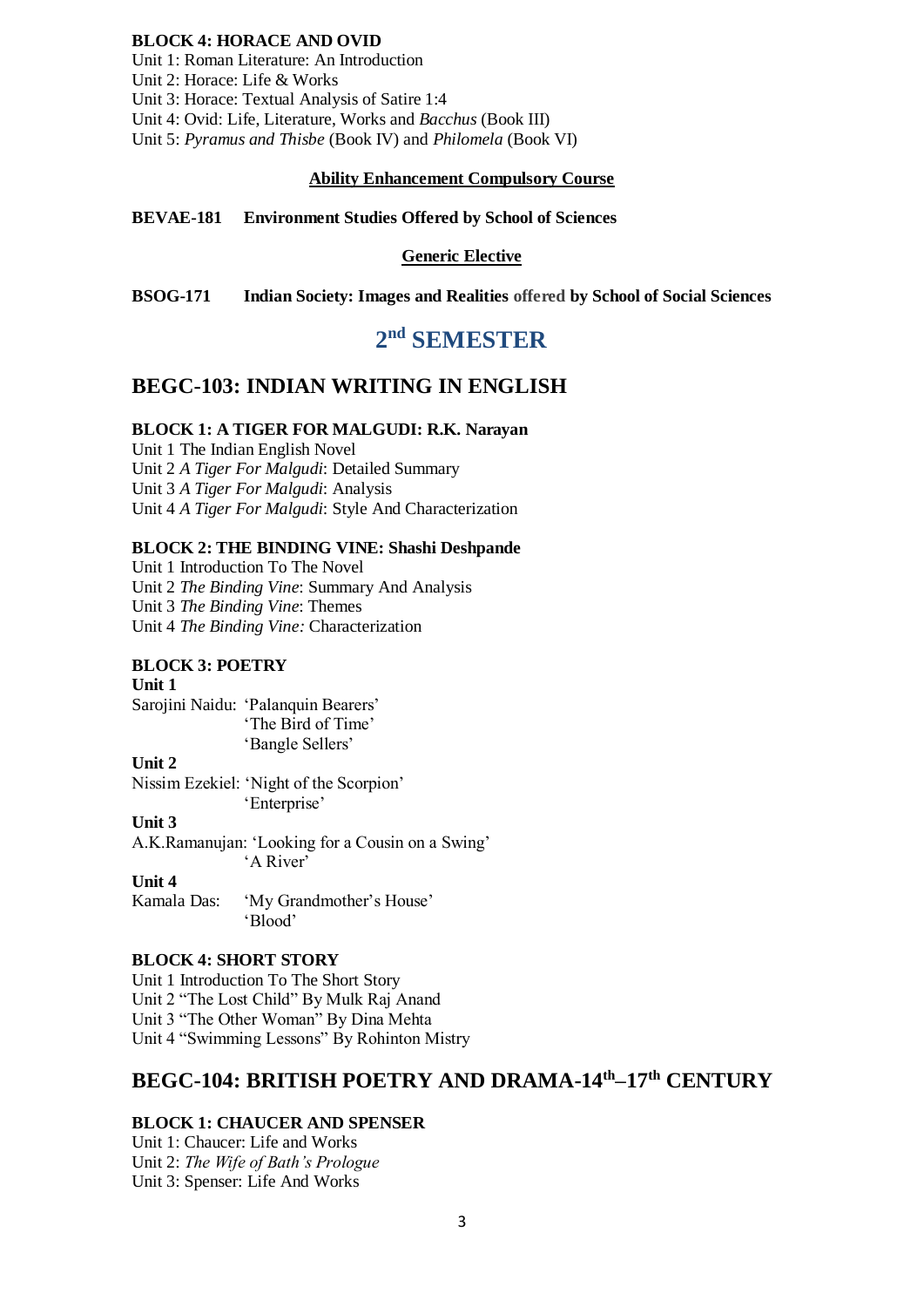Unit 4: *Amoretti* Sonnets Lvii, Lxvii, Lxxv

#### **BLOCK 2: SHAKESPEARE & DONNE**

Unit 1: Shakespeare: Life And Works Unit 2: Shakespeare's Sonnet 18, 55, 65 Unit 3: John Donne: Life And Works Unit 4: Donne: "*The Sun Rising*" and "*Death Be Not Proud*"

### **BLOCK 3: MARLOWE:** *DOCTOR FAUSTUS*

Unit 1: Marlowe: Life and Works Unit 2: Textual Analysis Unit 3: Themes Unit 4: Critical Perspectives/ Re-Tellings

#### **BLOCK 4: SHAKESPEARE:** *MACBETH*

Unit 1: *Macbeth*: An Introduction Unit 2: *Macbeth* : Part- i Unit 3: *Macbeth* : Part- ii Unit 4: *Macbeth*: Critical Responses

#### **Ability Enhancement Compulsory Course**

**BEGAE-182 English Communication Skills offered by School of Social Sciences**

#### **Generic Elective**

**BGDG-172 Gender Sensitization: Sensitization: Society and Culture offered by School of Gender and Development Studies**

# **3 rd SEMESTER**

## **BEGC-105 AMERICAN LITERATURE**

#### **BLOCK 1: ARTHUR MILLER:** *ALL MY SONS*

Unit 1: American Drama: An Introduction Unit 2: *All My Sons*: A Detailed Study Unit 3: Thematic Concerns in *All My Sons* Unit 4: *All My Sons*: Characterisation

### **BLOCK 2: NATHANIEL HAWTHORNE: THE SCARLET LETTER**

Unit 1: *The Scarlet Letter*: A Socio Cultural Background Unit 2: *The Scarlet Letter*: Characterization Unit 3: *The Scarlet Letter*: Themes and Their Expression Through Imagery Unit 4: *The Scarlet Letter*: Structure, Narrative Style and Special Features

### **BLOCK 3: SHORT FICTION**

Unit 1: Short Fiction: An Introduction Unit 2: O' Henry: 'After Twenty Years' Unit 3: Willa Cather: 'On the Gull's Road' Unit 4: Ernest Hemingway: 'Snows of Kilimanjaro'

#### **BLOCK 4: AMERICAN POETRY: AN INTRODUCTION**

Unit 1: Ralph Waldo Emerson: Brahma, Hamatreya

- Unit 2: Walt Whitman: 'O Captain, My Captain' & 'Passage to India' (lines 1–68)
- Unit 3: Emily Dickinson: Because I Could Not Stop for Death, A Thought Went Up My Mind Today, Death Sets a Thing Significant
- Unit 4: Alexie Sherman Alexie 'Crow Testament' & 'Evolution'

## **BEGC 106: POPULAR LITERATURE**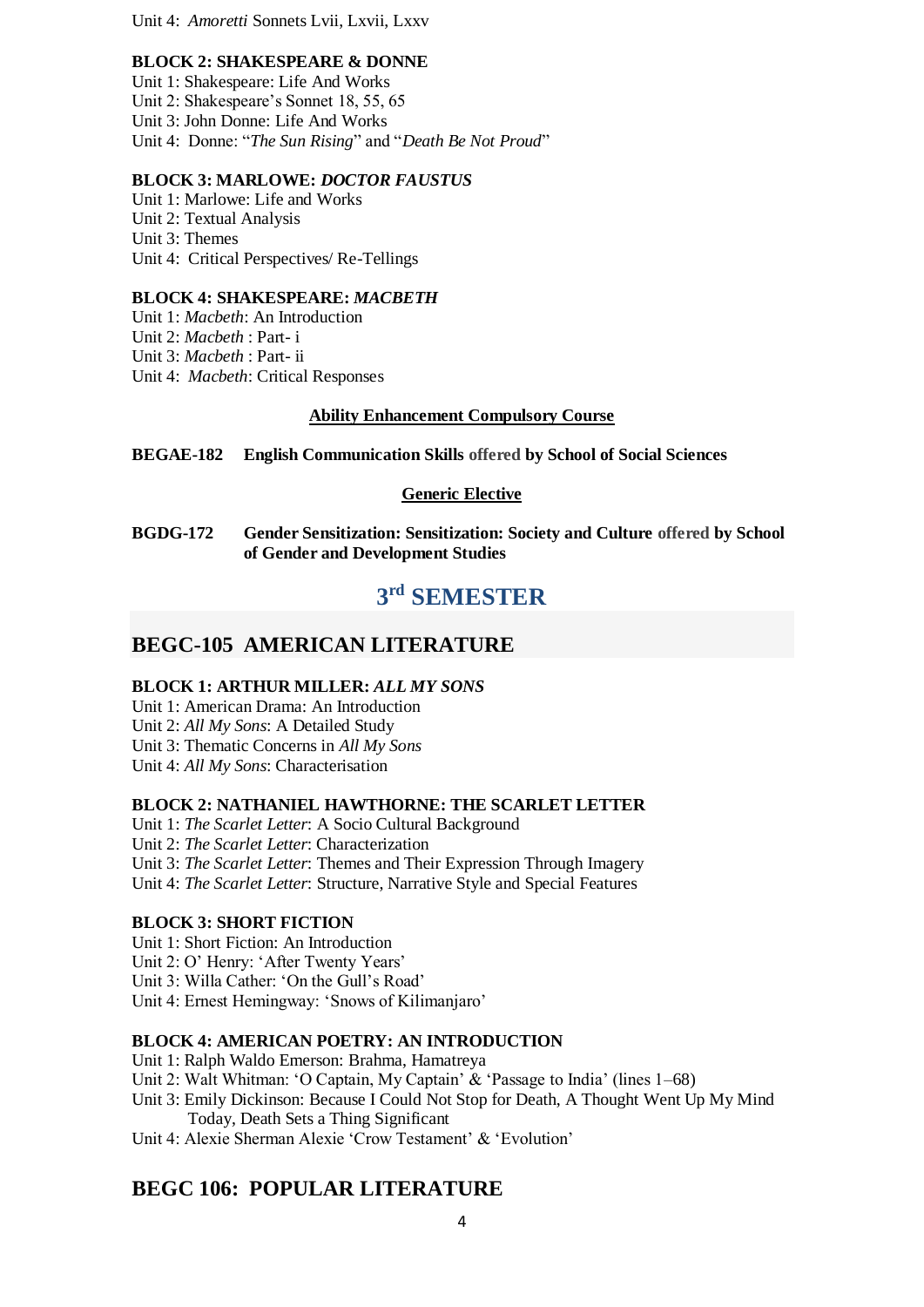#### **BLOCK 1: POPULAR LITERATURE: AN INTRODUCTION**

Unit 1: What is Popular Literature?

Unit 2: The Notions of the Canonical and the Popular

Unit 3: Exploring Academic and Critical Approaches to Literature

Unit 4: Popular Literature Today

#### **BLOCK 2: GENRES OF POPULAR LITERATURE I**

Unit 1: Children's Literature: An Introduction

- Unit 2: Lewis Caroll's *Through the Looking Glass*
- Unit 3: Young Adult Fiction: An Introduction

Unit 4: Shyam Selvadurai's *Funny Boy*

### **BLOCK 3: GENRES OF POPULAR LITERATURE II**

Unit 1: Detective Fiction: An Introduction

Unit 2: Agatha Christie's *The Murder of Roger Ackroyd*

Unit 3: Science Fiction: An Introduction

Unit 4: Science Fiction: Ursula le Guin's "*The Ones Who Walk Away from Omelas"* 

### **BLOCK 4: GENRES OF POPULAR LITERATURE III**

- Unit 1: Graphic & Visual Narratives Vyam and Subhash Vyam Bhimayana*: Experiences of Untouchability*
- Unit 2: Graphic & Visual Narratives Vyam and Subhash Vyam Bhimayana*: Experiences of Untouchability*
- Unit 3: Adaptation to Cinema: Literature and Cinema
- Unit 4: Adaptation to Cinema: Ruskin Bond and Vishal Bharadwaj: *The Blue Umbrella*

## **BEGC 107: BRITISH POETRY AND DRAMA: 17th AND 18th CENTURIES**

### **BLOCK 1: JOHN WEBSTER: DUCHESS OF MALFI**

Unit 1: The Jacobean Drama and John Webster: An Introduction Unit 2: John Webster: The Playwright and his Dramatic Art Unit 3: *The Duchess of Malfi:* Textual Analysis Unit 4: *The Duchess of Malfi*: Character Analysis & Critical perspectives

### **BLOCK 2: JOHN MILTON:** *LYCIDAS, SONNET XIX, L'ALLEGRO, ILPENSOROSO*

Unit 1: The  $17<sup>th</sup>$  Century: An Introduction Unit 2: John Milton: Life & Works Unit 3: John Milton: *Lycidas*, *Sonnet XIX on His Blindness*  Unit 4: John Milton: *L'Allegro*, *Il Pensoroso*

#### **BLOCK 3: JOHN DRYDEN: MAC FLECKNOE**

Unit 1: John Dryden: Life and Work Unit 2: Mac Flecknoe: Reading the Poem Unit 3: Mac Flecknoe: Summary and Explanations Unit 4: Mac Flecknoe: Theme and Poetic Diction

### **BLOCK 4: ALEXANDER POPE: "THE RAPE OF THE LOCK"**

Unit 1: The Age of Alexander Pope Unit 2: Life and Writings of Alexander Pope Unit 3: Analysis of Canto 3 Unit 4: Character Analysis and Style

### **Skill Enhancement Course**

### **BANS-183 Tourism Anthropology offered by School of Social Sciences**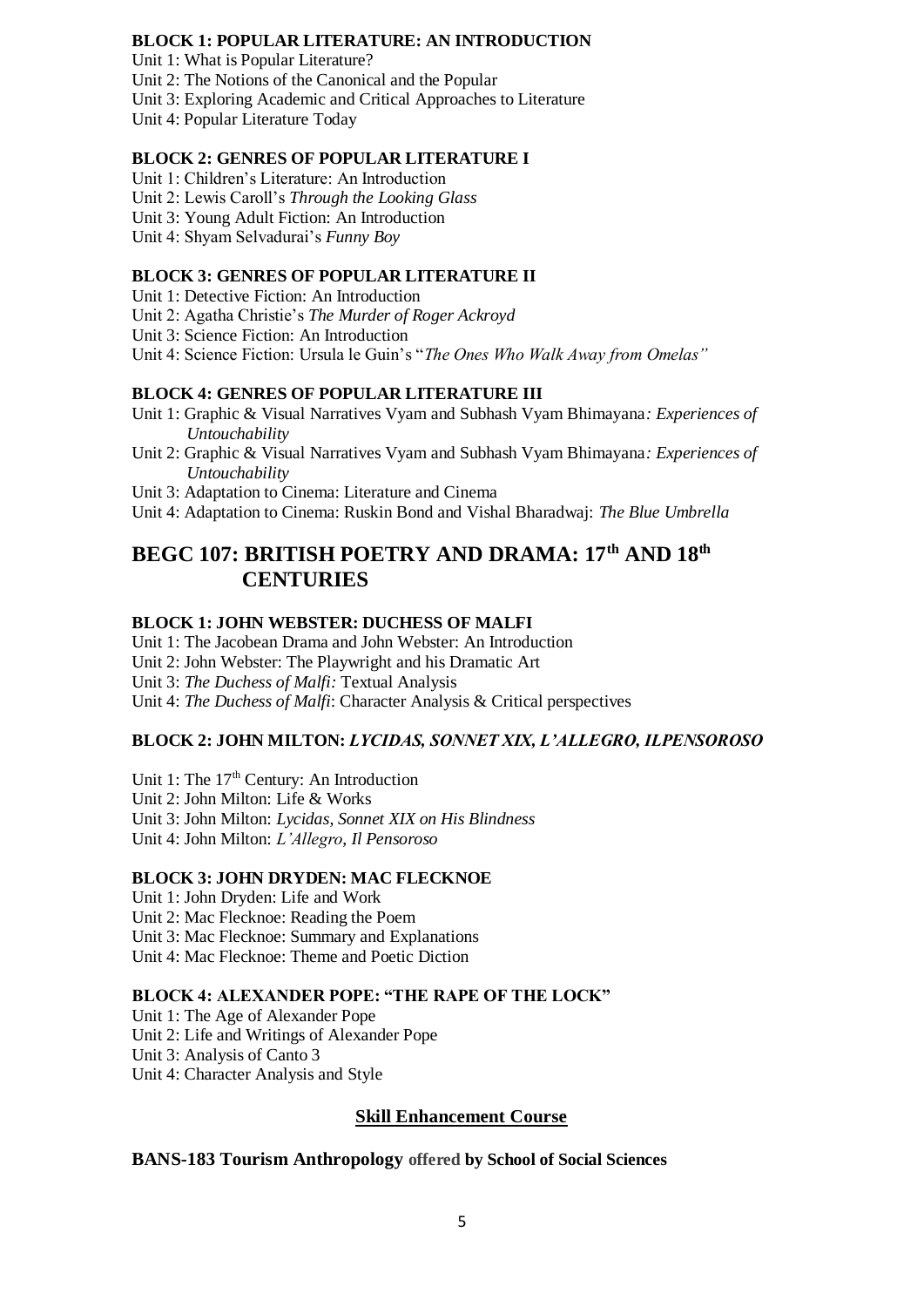#### **Generic Elective**

**BSOG-173 Rethinking Development offered by School of Social Sciences**

# **4 th SEMESTER**

## **BEGC 108: BRITISH LITERATURE: 18th CENTURY**

#### **BLOCK 1: DANIEL DEFOE:** *ROBINSON CRUSOE*

Unit 1: Daniel Defoe: Life and Works & Robinson Crusoe: Summary Unit 2: *Robinson Crusoe*: Analysis Unit 3: *Robinson Crusoe*: Characters Unit 4: *Robinson Crusoe*: Themes

### **BLOCK 2: JONATHAN SWIFT:** *GULLIVER'S TRAVELS* **(BOOKS III & IV)**

Unit 1: Jonathan Swift: Life and Works Unit 2: *Gulliver's Travels*: Philosophical and Political Background Unit 3: *Gulliver's Travels*: Book IV: Summary & Analysis Unit 4: *Gulliver's Travels*: Book IV: Characters & Themes

### **BLOCK 3 WILLIAM CONGREVE:** *THE WAY OF THE WORLD*

Unit 1: William Congreve: Life and Works Unit 2: *The Way of The World*: A Summary Unit 3: *The Way of The World*: Themes Unit 4: *The Way of The World*: Symbols, Allegory and Motifs

#### **BLOCK 4 : THOMAS GREY: ELEGY WRITTEN ON A COUNTRY CHURCHYARD**

Unit 1: Thomas Grey: Life and Works Unit 2: Elegy Written On A Country Churchyard: Summary & Analysis Unit 3: Elegy Written On A Country Churchyard: Themes Unit 4: Elegy Written On A Country Churchyard: Critical Essays

## **BEGC-109 BRITISH ROMANTIC LITERATURE**

#### **BLOCK 1: BRITISH ROMANTIC LITERATURE I**

Unit 1: The Romantic Age: An Introduction Unit 2: George Crabbe: *The Village*: Book I Unit 3: William Blake: 'The Tyger', 'The Lamb', 'The Chimney Sweeper'

#### **BLOCK 2: BRITISH ROMANTIC LITERATURE II**

- Unit 1: William Wordsworth: 'Ode on Intimations of Immortality from Recollection of Early Childhood', 'Lines Composed A Few Miles Above Tintern Abbey'
- Unit 2: Samuel Taylor Coleridge: 'The Rime of the Ancient Mariner': Ballad Tradition & Summary

Unit 3: 'The Rime of the Ancient Mariner': Analysis, & Literary Elements

Unit 4: Robert Southey: 'After Blenheim': Analysis & Literary Elements

#### **Block 3: British Romantic Literature III**

Unit 1: Charles Lamb: 'A Dissertation Upon Roast Pig': Summary & Analysis

Unit 2: Lord Byron: 'Roll on thou Deep' and 'Dark Blue Ocean', 'George the Third'

Unit 3: Shelley 'Ode to The West Wind', 'Ode To A Skylark'

Unit 4: Keats: 'Ode On A Grecian Urn', 'Ode To A Nightingale'

## **BLOCK 4: MARY SHELLEY:** *FRANKENSTEIN*

Unit 1: Mary Shelley: Life and Works Unit 2: *Frankenstein*: A Gothic Novel Unit 3: *Frankenstein*: Summary and Analysis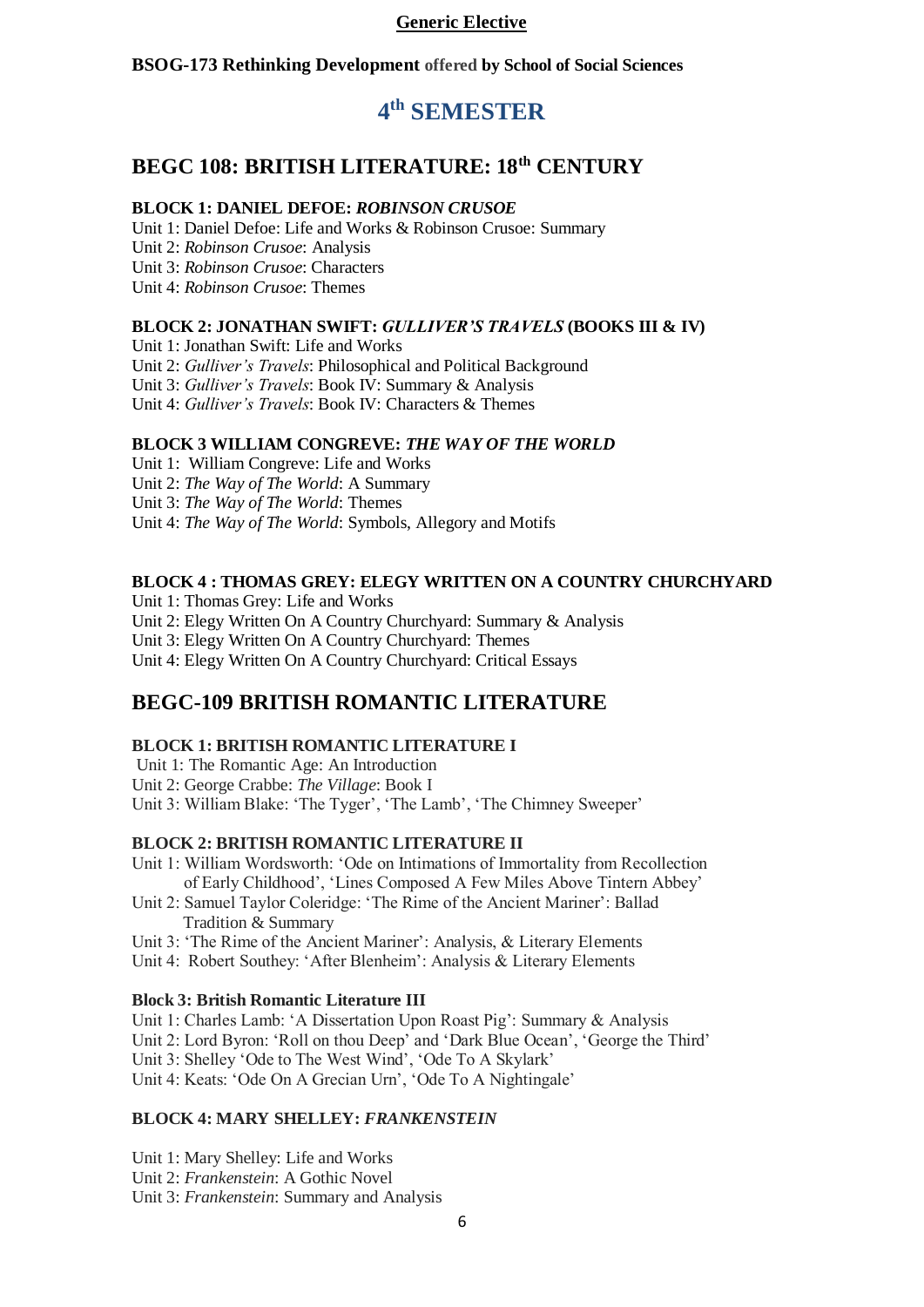## **BEGC 110: BRITISH LITERATURE 19th CENTURY**

## **BLOCK 1** *A TALE OF TWO CITIES*

Unit 1 Introduction: *A Tale of Two Cities* Unit 2Summary and Analysis Unit 3 The French Revolution and Dickens Unit 4 Other Aspects of the Novel

## **BLOCK 2** *THE MAYOR OF CASTERBRIDGE*

Unit 1 *The Mayor of Casterbridge*: Introduction Unit 2 *The Mayor of Casterbridge*: Critical Summary Unit 3 *The Mayor of Casterbridge*: Analysis Unit 4 *The Mayor of Casterbridge*: Characterisation

## **BLOCK 3 VICTORIAN POETRY-I**

Unit 1 Alfred Lord Tennyson 1: 'The Lotos Eaters': 'Ulysses'; 'Break, Break, Break'. Unit 2 Alfred Lord Tennyson 2: 'The Splendor Falls; 'The Lady of Shallot' Unit 3 Robert Browning 1: 'Prospice'; 'Meeting at Night'; 'Parting at Morrow' Unit 4 Robert Browning 2: 'My Last Duchess'

### **BLOCK 4 VICTORIAN POETRY-II**

Unit 1 Mathew Arnold-1: 'Shakespeare'; 'To Marguerite'; 'Dover Beach' Unit 2 Mathew Arnold-2: 'The Scholar Gypsy' Unit 3 Cristina Rossetti: 'Goblin Market' Unit 4 Gerard Manley Hopkins: 'Pied Beauty'; 'The Wind hover'.

## **Skill Enhancement Course**

**BPCS-186 Managing Stress offered by School of Social Sciences**

## **Generic Elective**

**BPCG-174 Psychology and Media offered by School of Social Sciences**

# **5 th SEMESTER**

## **BEGC-111 WOMEN'S WRITING**

### **BLOCK 1NON FICTIONAL PROSE**

Unit 1: Introduction to Women's Writing Unit 2: Mary Wollstonecraft, " A Vindication of the Rights of Women" Unit 3: Nabanita Deb Sen, " A Woman's Reading of the Rama tale" Unit 4: Ramabai Ranade, From "A Testimony of our Inexhaustible Treasures"

### **BLOCK 2 POETRY**

Unit 1: Emily Dickinson, "I heard a fly buzz"; "I measure every grief"

Unit 2: Kamala Das, "Introduction"; A Hot Noon in Malabar"

Unit 3: Lakshmi Kannan, "Don't Wash"

Indira Sant, "Her Dream"

Unit 4: Naseem Shafie, "Neither Shadow nor Reflection; "Solitude for the Girl Child"

### **BLOCK 3 SHORT STORY**

Unit 1: Katherine Mansfield, "A Cup of Tea"

Unit 2: Virginia Woolf "The Legacy"

Unit 3: Charlotte Perkins Gilman, "The Yellow Wallpaper"

Unit 4: Pudhumaipithan, "Redemption"

### **BLOCK 4 NOVEL**

Attia Hosain, *Sunlight on a Broken Column*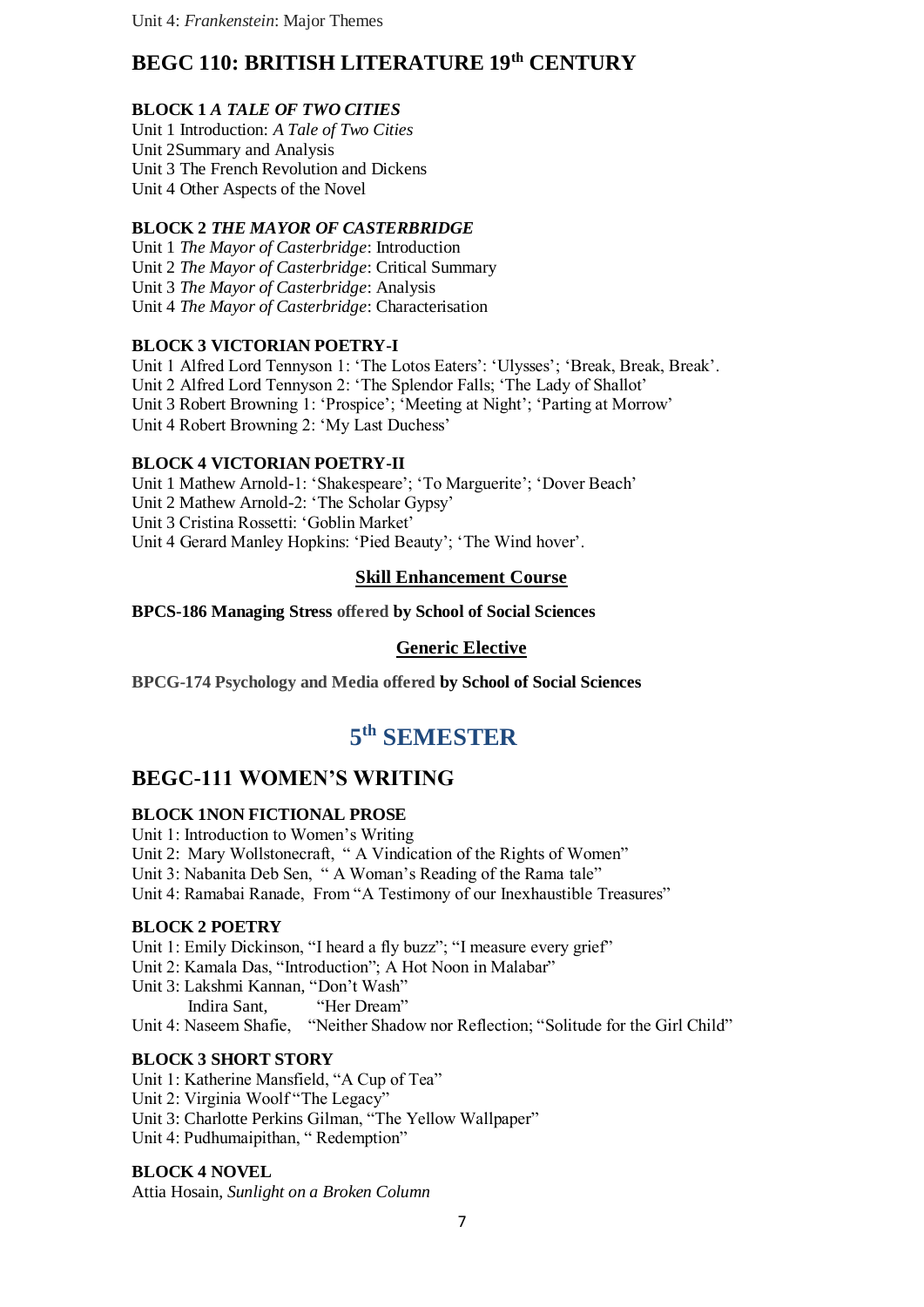Unit 1: The Socio-Cultural Context Unit 2: Reading the Novel Unit 3: Themes and Women Characters Unit 4: Structure of the Novel

## **BEGC-112 BRITISH LITERATURE: EARLY 20th CENTURY**

#### **BLOCK 1: MODERNISM**

Unit 1:Introduction to Modernism Unit 2:Modernism in Poetry Unit 3:Modernism in the Novel Unit 4:Modernism in Drama

#### **BLOCK 2: NOVEL (1)**

Unit 1: Early Twentieth Century British Novel: Intellectual and Cultural Contexts Unit 2:D. H. Lawrence and the British Novel Unit 3:*Sons and Lovers*: Analysis and Interpretations Unit 4 *Sons and Lovers*: Themes and Concerns

### **BLOCK 3: NOVEL (2)**

Unit 1:"Stream of Consciousness":an Introduction Unit 2: Virginia Woolf as Novelist Unit 3:*Mrs*. *Dalloway* – Analysis and Interpretations Unit 4:*Mrs*. *Dalloway* - Themes and Concerns

#### **BLOCK 4: POETRY**

Unit 1:W.B. Yeats: "The Second Coming" Unit 2:T.S. Eliot: "Journey of the Magi" Unit 3:W. H. Auden: "The Unknown Citizen" Unit 4:Stephen Spender: "I think continually of those who were truly great."

## **BEGE-141 UNDERSTANDING PROSE (DISCIPLINE SPECIFIC)**

### **BLOCK 1: VARIETIES OF PROSE**

Unit 1 Understanding Prose An Introduction Unit 2 Descriptive Prose Unit 3 Narrative Prose Unit 4 Expository Prose **BLOCK 2: FORMS OF PROSE: SHORT STORY AND ESSAYS** Unit 1 'Misery'-Anton Chekhov Unit 2 'Mother'-Judah Waten Unit 3 'Shooting an Elephant'-George Orwell Unit 4 'On Seeing England for the First Time.' Jamaica Kincaid

### **BLOCK 3: BIOGRAPHY AND AUTOBIOGRAPHY**

Unit 1 Biography and Autobiography: An Introduction Unit 2 Gandhi's - *The Story of My Experiments with Truth* Unit 3 Bertrand Russell's *Autobiography* Unit 4 Lytton Strachey's *Queen Victoria*

### **BLOCK 4: DIARY, SPEECH, LETTERS, TRAVELOGUES**

Unit 1 Anne Frank'*s Diary*  Unit 2 Margaret Laurence's Speech Unit 3 Nehru's Letters to Indira Gandhi-The Quest of Man Unit 4 Travelogue-Travels by a Lesser Line-Bill Aitken

## **BEGE -143: UNDERSTANDING POETRY (DISCIPLINE SPECIFIC)**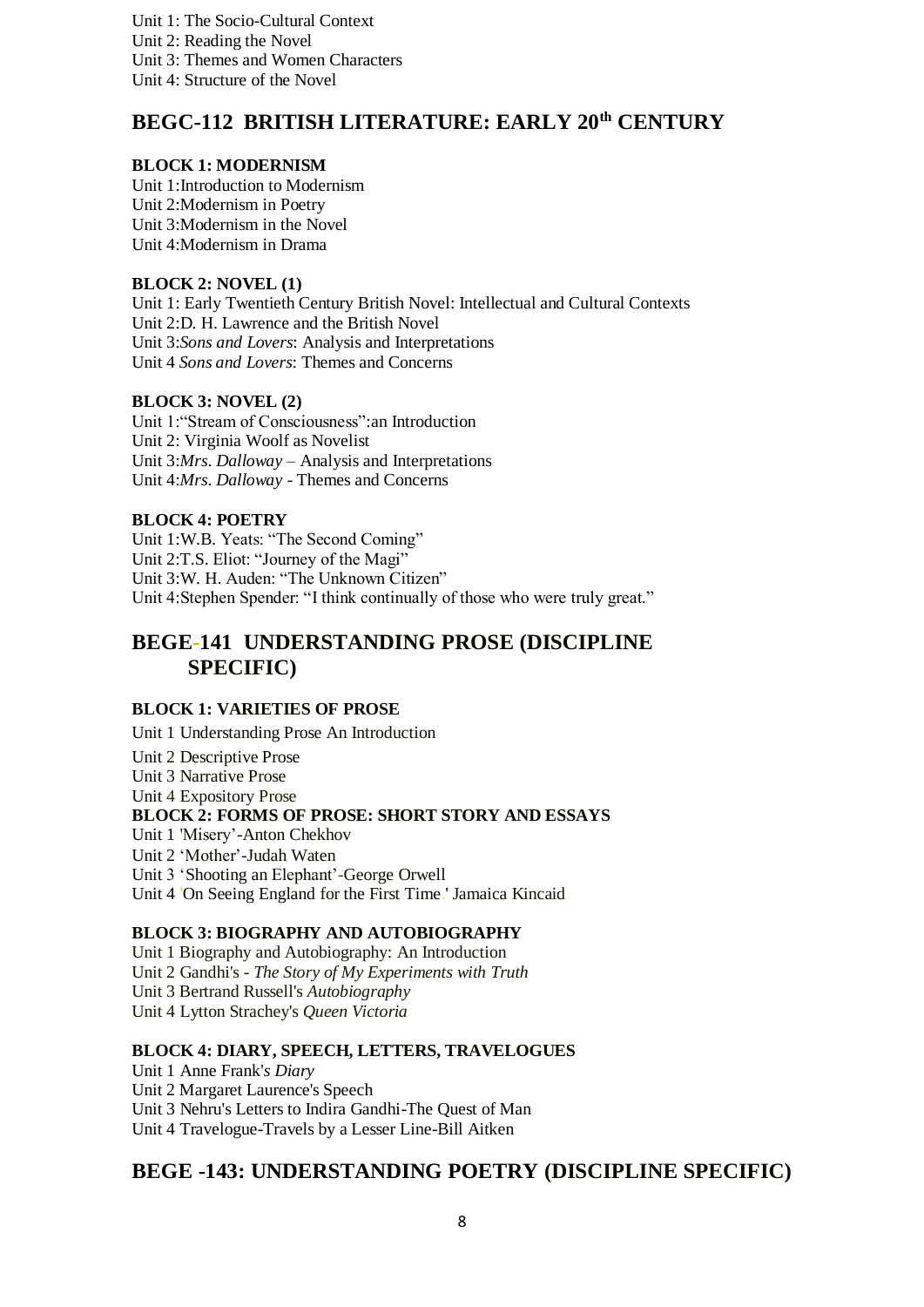#### **BLOCK 1: BRITISH POETRY**

Unit 1 Poetry: An Introduction

Unit 2 Metaphysical Poets

John Donne

• The Canonization

Andrew Marvell

• To His Coy Mistress

Unit 3 Romantic Poets

William Wordsworth

- The Ruined Cottage
- S T Coleridge

Kubla Khan

Unit 4 Victorian Poets Robert Browning

• The Last Ride Together

Tennyson

• Crossing the Bar

## **BLOCK 2: AMERICAN POETRY**

Unit 1 Robert Frost

- After Apple Picking
	- A Boundless Moment
- Unit 2William Carlos Williams
	- A Widow's Lament in Springtime
	- The Dead Baby
- Unit 3 Wallace Stevens
	- The Snow Man
	- The Emperor of Ice Cream
- Unit 4 Langston Hughes
	- The Negro Speaks of Rivers
	- Young Gal's Blues

### **BLOCK 3: INDIAN ENGLISH POETRY**

- Unit 1 Nissim Ezekiel
	- Goodbye Poetry For Miss Pushpa T. S.
	- Eunice D'Souza
		- Bequest
- Unit 2 A K Ramanujan
	- On the Death of a Poem
	- Jayant Mahapatra
		- A Rain of Rites
- Unit 3 Arun Kolatkar
	- Ajamil and the Tigers
	- Agha Shahid Ali
		- Postcard from Kashmir
- Unit 4 Dilip Chitre
	- Ode To Bombay
	- Keki N Daruwalla
		- Chinar

## **BLOCK 4: POETRY FROM THE MARGINS**

Unit 1 Tribal Poets

Kynpham Sing Nongkynrih (khasi)

- The Colours of Truth<br>• The Ancient Rocks of
- The Ancient Rocks of Cherra
- Unit 2 Nirmala Putul (Santhal)
	- Mountain Woman
	- Mountain Child
- Unit 3 Dalit Poets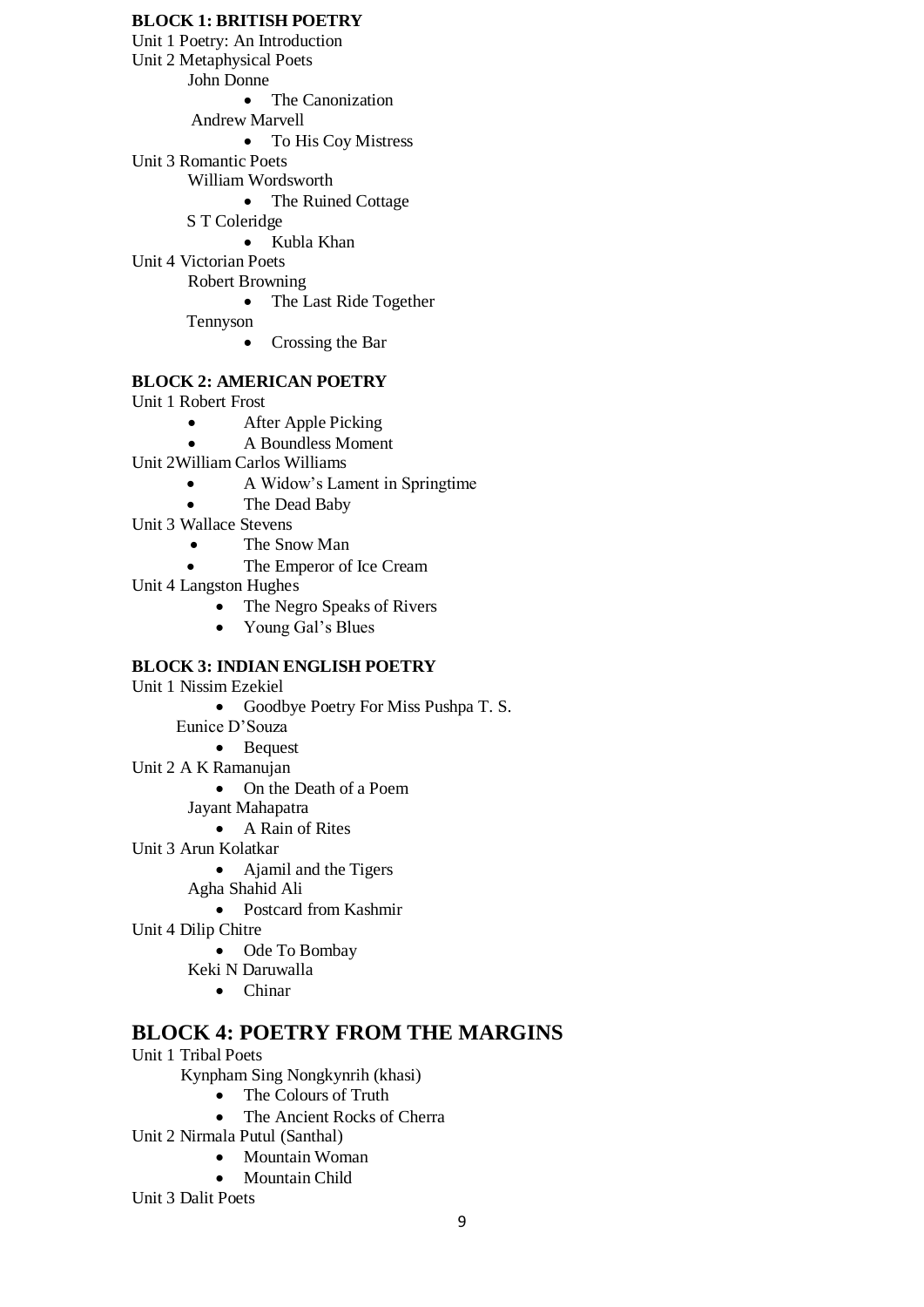Jyoti Lanjewar (Marathi Poet)

- Caves
- Leadership

Unit 4 Sukirtharani (Tamil Poet)

- Pariah God
- Untitled Poem -II

# **6 th SEMESTER**

## **BEGC-113 MODERN EUROPEAN DRAMA**

## **BLOCK 1 HENRIK IBSEN** *GHOSTS*

Unit 1 [Henrik Ibsen: Life, Times, Works](http://egyankosh.ac.in/handle/123456789/26934)

Unit 2 Realism and Beyond

Unit 3 [Themes and Characterization](http://egyankosh.ac.in/handle/123456789/26924)

Unit 4. Structure and Style of the Play

## **BLOCK 2 BERTOLT BRECHT:** *THE GOOD WOMAN OF SZECHUAN*

Unit 1 [Bertolt Brecht: Life, Times, Works](http://egyankosh.ac.in/handle/123456789/26934)

Unit 2 Politics, Social Change and Stage

Unit 3 [Themes and Characterization](http://egyankosh.ac.in/handle/123456789/26924)

Unit 4 Structure and Style of the Play

## **BLOCK 3 SAMUEL BECKETT:** *WAITING FOR GODOT*

Unit 1 [Samuel Beckett: Life, Times, Works](http://egyankosh.ac.in/handle/123456789/26934)

Unit 2 Theatre of the Absurd

Unit 3 [Themes and Characterization](http://egyankosh.ac.in/handle/123456789/26924)

Unit 4 Structure and Style of the Play

## **BLOCK 4 EUGENE IONESCO:** *RHINOCEROS*

Unit 1 [Eugene Ionesco: Life, Times, Works](http://egyankosh.ac.in/handle/123456789/26934)

Unit 2 Tragedy and Heroism

Unit 3 [Themes and Characterization](http://egyankosh.ac.in/handle/123456789/26924)

Unit 4 Structure and Style of the Play

## **BEGC-114 POSTCOLONIAL LITERATURE**

## **BLOCK 1 –NOVEL: NADINE GORDIMER'S** *JULY'S PEOPLE*

Unit 1: An Introduction to Writings from South Africa Unit 2: Reading the Text Unit 3: Social Configurations Unit 4: Problematizing Gender

## **BLOCK 2 – SHORT STORY**

Unit 1: An Introduction to the Postcolonial Short Story Unit 2: Bessie Head, 'The Collector of Treasures' Unit 3: Ama Ata Aidoo, 'The Girl Who Can' Unit 4: Grace Ogot, 'The Green Leaves'

## **BLOCK 3 – POETRY**

Unit 1: An Introduction to Poetry in the Postcolonial Space Unit 2: Pablo Neruda: 'Tonight I can Write', 'The Way Spain Was' Unit 3: Derek Walcott: 'A Far Cry from Africa', 'Names' Unit 4: David Malouf: 'Revolving Days', 'Wild Lemons'